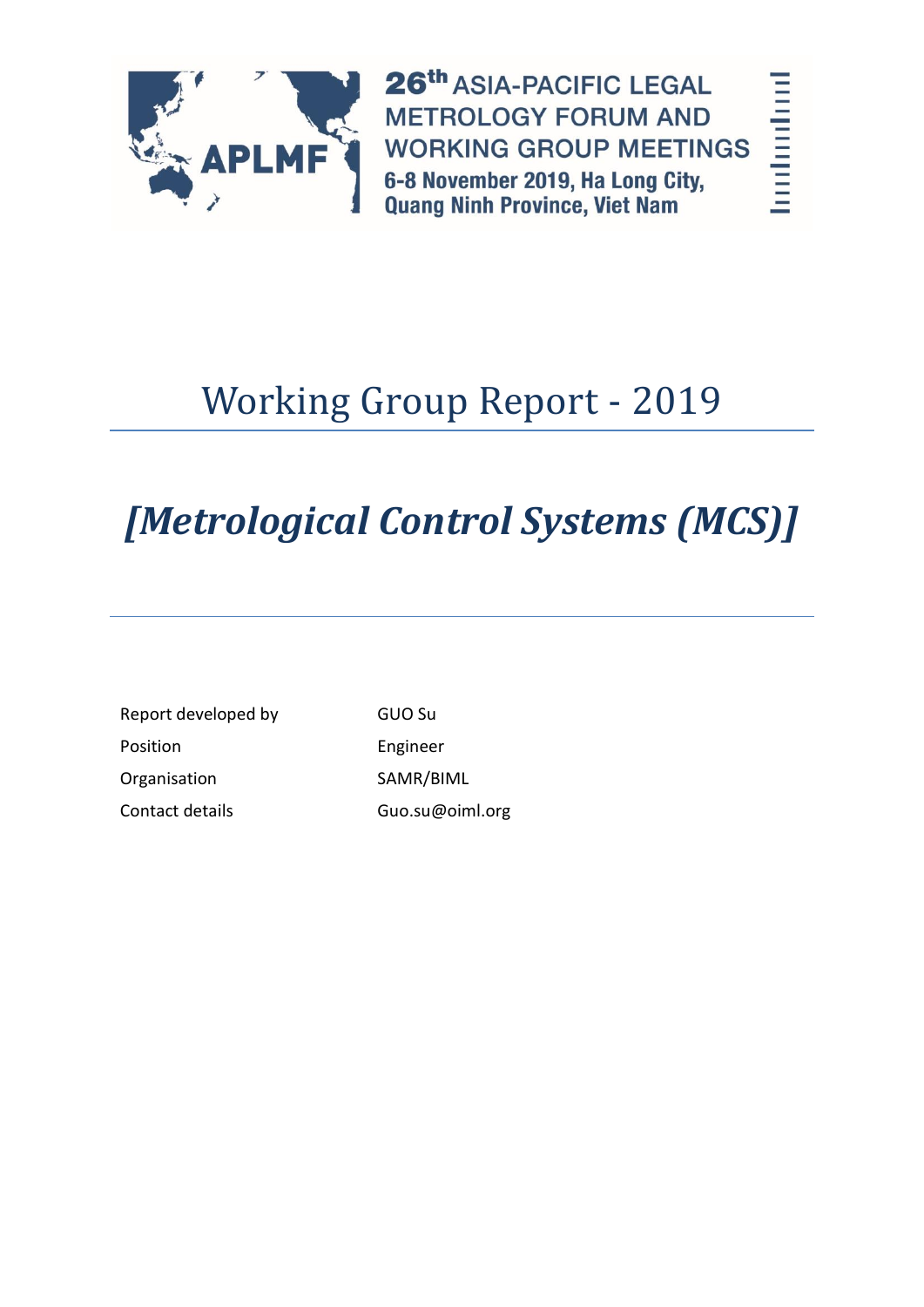# **SECTION 1 – Details of the membership of the Working Group**

| 1. | Mr Guo Su,                 | SAMR, China/BIML                               |
|----|----------------------------|------------------------------------------------|
| 2. | Mr YIN Vandeth,            | National Metrology Center of Cambodia          |
| 3. | Ms Bonita OKTRIANA,        | Directorate of Metrology, Ministry of Trade,   |
|    |                            | <b>Indonesia</b>                               |
| 4. | Mr Jeffrey GABRIEL,        | National Institute of Standards and Industrial |
|    |                            | <b>Technology, Papua New Guinea</b>            |
| 5. | Mr Manuel M. RUIZ,         | National Metrology Laboratory of the           |
|    |                            | <b>Philippines</b>                             |
| 6. | Mr Peter J. Berinus AGANG, | Ministry of Domestic Trade. Co-Operatives and  |
|    |                            | Consumerism, Malaysia                          |
| 7. | Ms HSU CHIA-HAO,           | Bureau of Standards. Metrology and Inspection  |
|    |                            | (BSMI), Chinese Taipei                         |
| 8. | Mr LIM Yong Seng,          | <b>Enterprise Singapore</b>                    |
| 9. | Mrs Benjamas WINYA,        | Bureau of Weights and Measures (BWM),          |
|    |                            | <b>Thailand</b>                                |

## **SECTION 2 – Key activities of 2018/19**

The work plan of MCS on 2019 were decided by APLMF 25<sup>th</sup> meeting, activities since last meetings are:

#### **1. Deliver an OPTC training workshop**

An OPTC event on OIML-CS seminar was held through 15-17 July 2019 in Hangzhou, China. This event was organized by the OIML, APLMF, SAMR and the PTB, over 100 participants from 26 economies has attended.

This seminar is primarily focused on providing participants with a detailed understanding of the OIML-CS and how it can support an economy to implement a new national type approval system, without the need to invest in expensive test facilities. Existing participants in the OIML-CS has explain how it has benefitted their economy. Breakout sessions enabled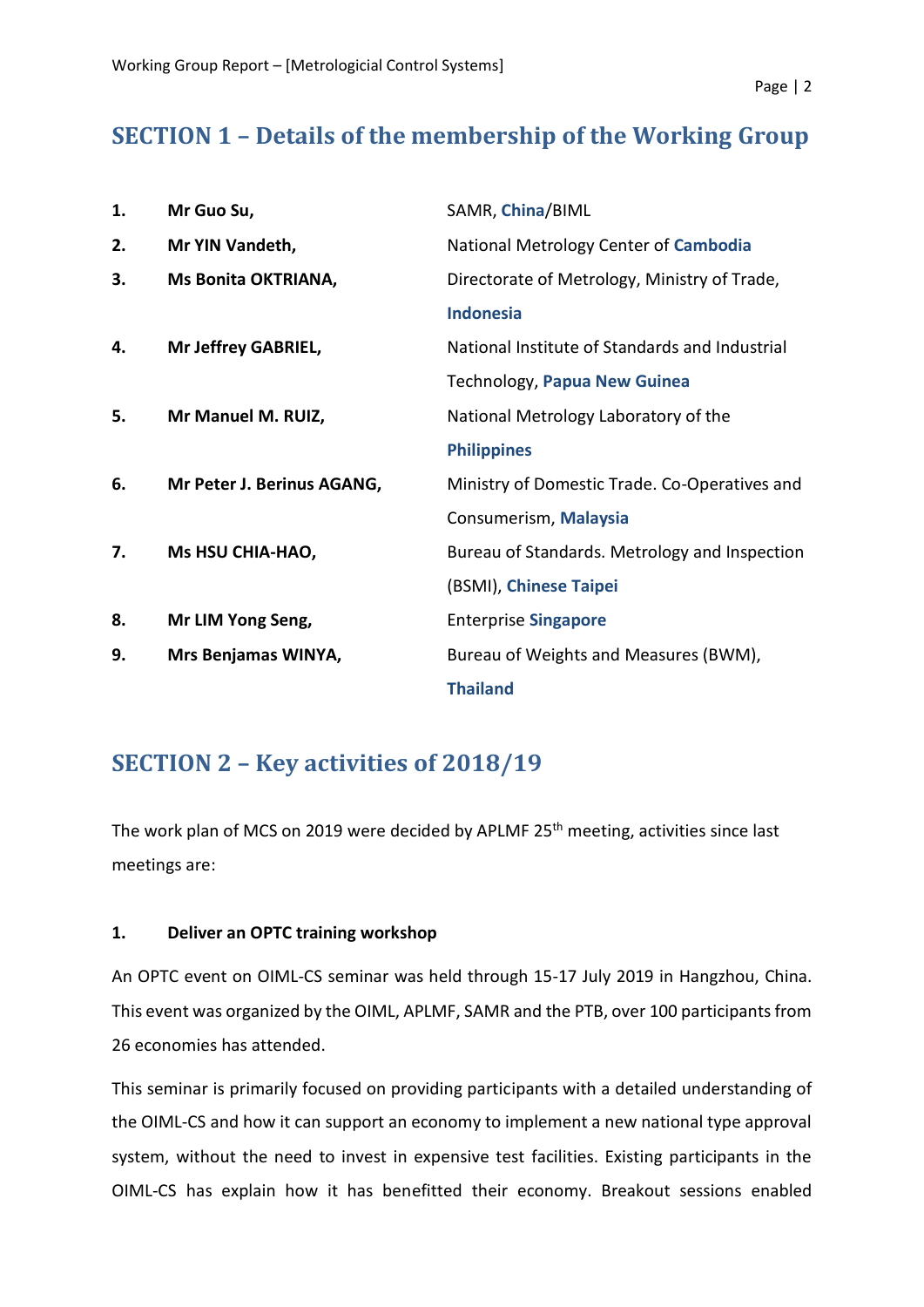participants to share their knowledge and experiences and to identify the needs for their economy and the region.

Final report both provided by BIML and APLMF can be found in OIML bulletin: [https://www.oiml.org/en/publications/bulletin/pdf/oiml\\_bulletin\\_july\\_2019.pdf](https://www.oiml.org/en/publications/bulletin/pdf/oiml_bulletin_july_2019.pdf)

I on behalf of MCS and take responsibility of CEEMS secretary, I played the role as designing and organizing the training event. Few MCS members, such as Yin, Jeffery, Manuel also participated this seminar in person to show the support.

#### **2. Monitor revision of D1, D14 and D19.**

#### **2.1 OIML D 1**

Project was approved by CIML in Strasbourg and a Project Group was formed from AG Members with Vice-Chair acting as convener. A first Working Draft was circulated in July 2018.

View was subsequently taken that the revision should be more far-reaching than originally envisaged, which has involved a complete rewrite. Draft suitable for 1CD circulated to the Project Group in September 2019. The final draft supposed to be voted on 55<sup>th</sup> CIML meeting in October 2020.

I has joined the project group of revision D 1 as member, so I will update info for APLMF as soon as I can.

#### **2.2 OIML D 14**

Changes in the proposed convener have held up progress, but the new convener has been identified and trained, and it is hoped work can start later in 2019.

#### **2.3 OIML D 19**

Some problems encountered in forming an appropriate project group, but Working Draft should be circulated in September 2019.

#### **3. Share Survey analysis results of CEEMS needs**

As at 2018-12-03, a total of 31 economies have replied including 19 OIML Member States, 10 Corresponding Members and two non-members.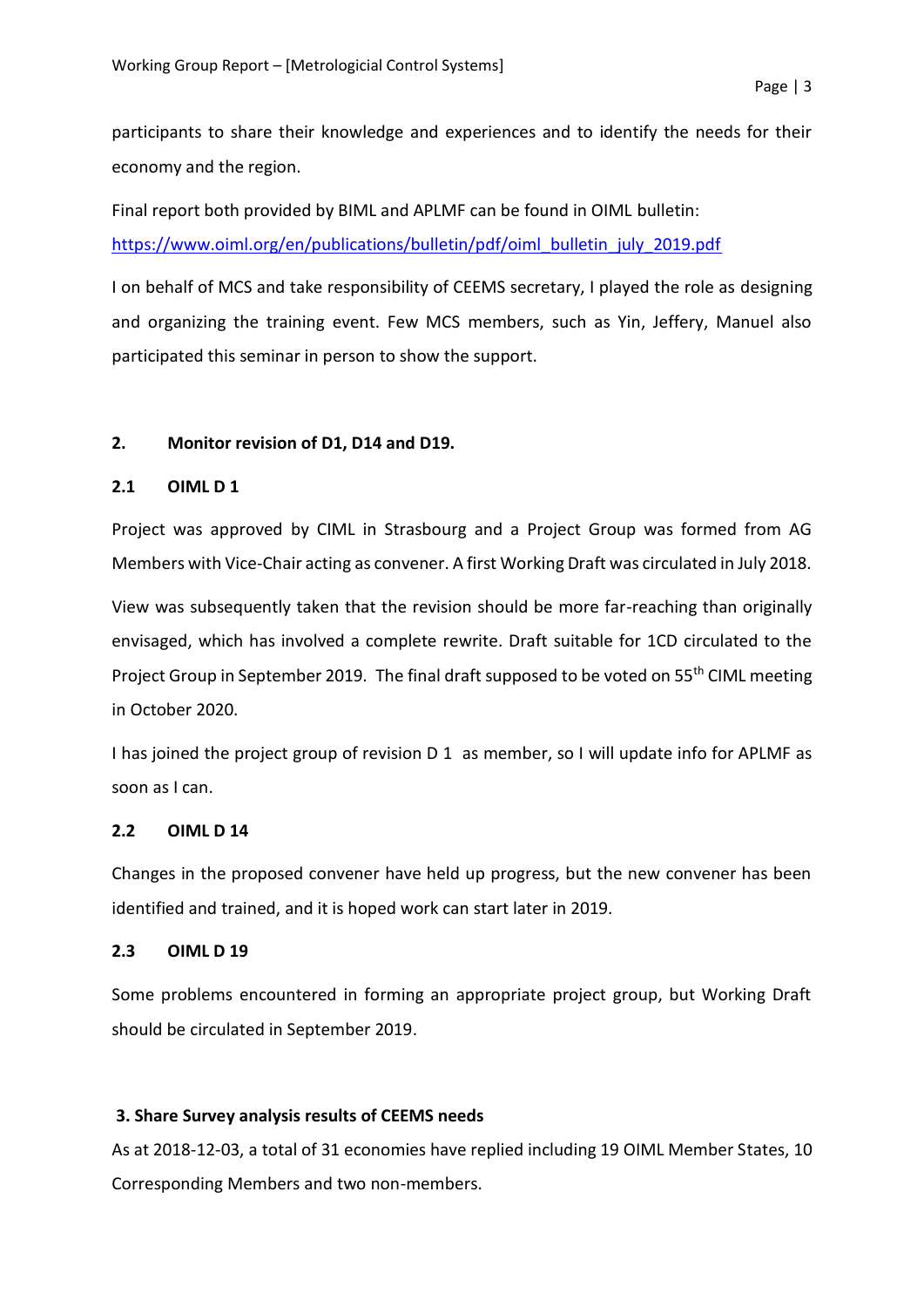After CIML meeting in 2018, I had shared the survey analysis results of CEEMS needs published in restrict area of CEEMS web page as request by BIML.

It can be download from:

[https://www.oiml.org/en/structure/ceems/survey-results/docs/ceems-ag-report-annex1](https://www.oiml.org/en/structure/ceems/survey-results/docs/ceems-ag-report-annex1-survey-as-of-20181203.pdf) [survey-as-of-20181203.pdf](https://www.oiml.org/en/structure/ceems/survey-results/docs/ceems-ag-report-annex1-survey-as-of-20181203.pdf)

#### **4. Share OIML Training Centre framework**

Following the experience of running the OIML Pilot Training Centers (OPTC), I developed the first draft of the Framework for OTCs and OTEs in September 2018. After comments by AG members, the ad-hoc group leader Dr. Peter Ulbig and I drafted a second version and finished the final draft in March 2019. Now the final version of the Framework for OIML Training Centers and OIML Training Events has passed the POB stage and is pending vote during the 54th CIML Meeting.

Meanwhile, the CEEMS branding/logo will be discussed at the 2019 CEEMS AG meeting.

#### **5. Actively assist APLMF members to participate in CEEMS activities**

Like mentioned in #1, I assisted APLMF members to participate OPTC event.

#### **6. Support the development of e-Learning modules**

I helped APLMF to ask review of e-learning modules documents by OIML TC conveners.

I have joined with APLMF to strongly encourage OIML to embrace e-learning modules. This year, there will be a e-Learning workshop in Bratislava that will be used to develop an OIML policy on e-Learning and direct future work in this area.

More modules to be added as they become available (e.g. pre-packaged goods, OIML-CS).